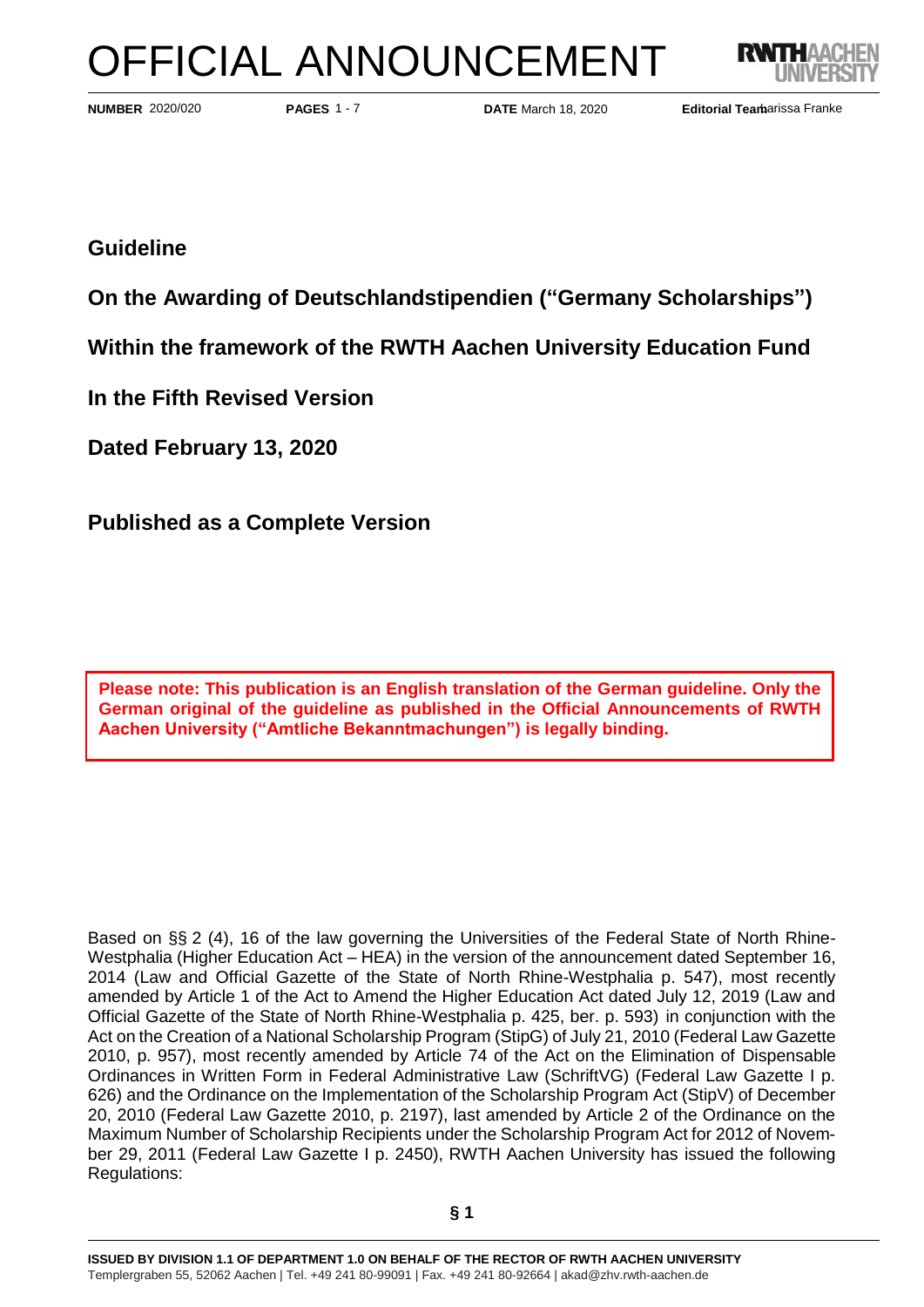## **Purpose of the Scholarship**

The purpose of the scholarship is to support (first-year) students at RWTH Aachen University who have already achieved outstanding results in their studies or whose previous career path indicates particularly good academic performance.

#### **§ 2 Eligibility**

- (1) Funding is available to students who are enrolled at RWTH Aachen University, provided that the standard period of study for the respective course of study has not been exceeded, or who will enroll in the semester following the application. During the entire funding period, the recipient must be enrolled as a student at RWTH Aachen University and be in the standard period of study of the degree program for which the scholarship is received; proof of this must be provided upon request.
- (2) The scholarships are awarded regardless of the student's income. The scholarship and a grant from the BaföG are independent of each other, since it is a training grant that is awarded based on performance and without further specification of the purpose and does not exceed the maximum rate of such grants, as a rule, in the amount of 300 euros per month (§ 21 para. 3 sentence 1 No. 2 BaföG, 25. BaföGÄndG). The scholarship is not taken into account when calculating the income allowance of the BaföG up to this limit.
- (3) Double funding is generally not permitted. A scholarship will not be awarded if the student is receiving other forms of material funding based on talent and performance. This does not apply if the amount of this funding falls below a monthly average of 30 euros per semester for which the funding was granted. Accordingly, purely non-material support is permissible. For more details, please refer to the terms and conditions of the Deutschlandstipendium (available on the Relationship Management Staff Unit's page).

#### **§ 3 Duties and Rights**

- (1) There is no legal entitlement to the scholarship and the scholarship benefits.
- (2) If the student becomes ineligible, the scholarship may be canceled at any time and without notice.
- (3) By accepting the scholarship, the scholarship holder commits themselves:
	- to notify RWTH immediately of any changes that are relevant to the granting of the scholarship as defined in § 2 of these guidelines.
	- to participate in the evaluation of both their performance and the scholarship program itself.
- (4) At the same time, by accepting the scholarship, the scholarship holder declares
	- that they are willing to participate in events within the scope of the program
	- that they agree with the regulations listed here.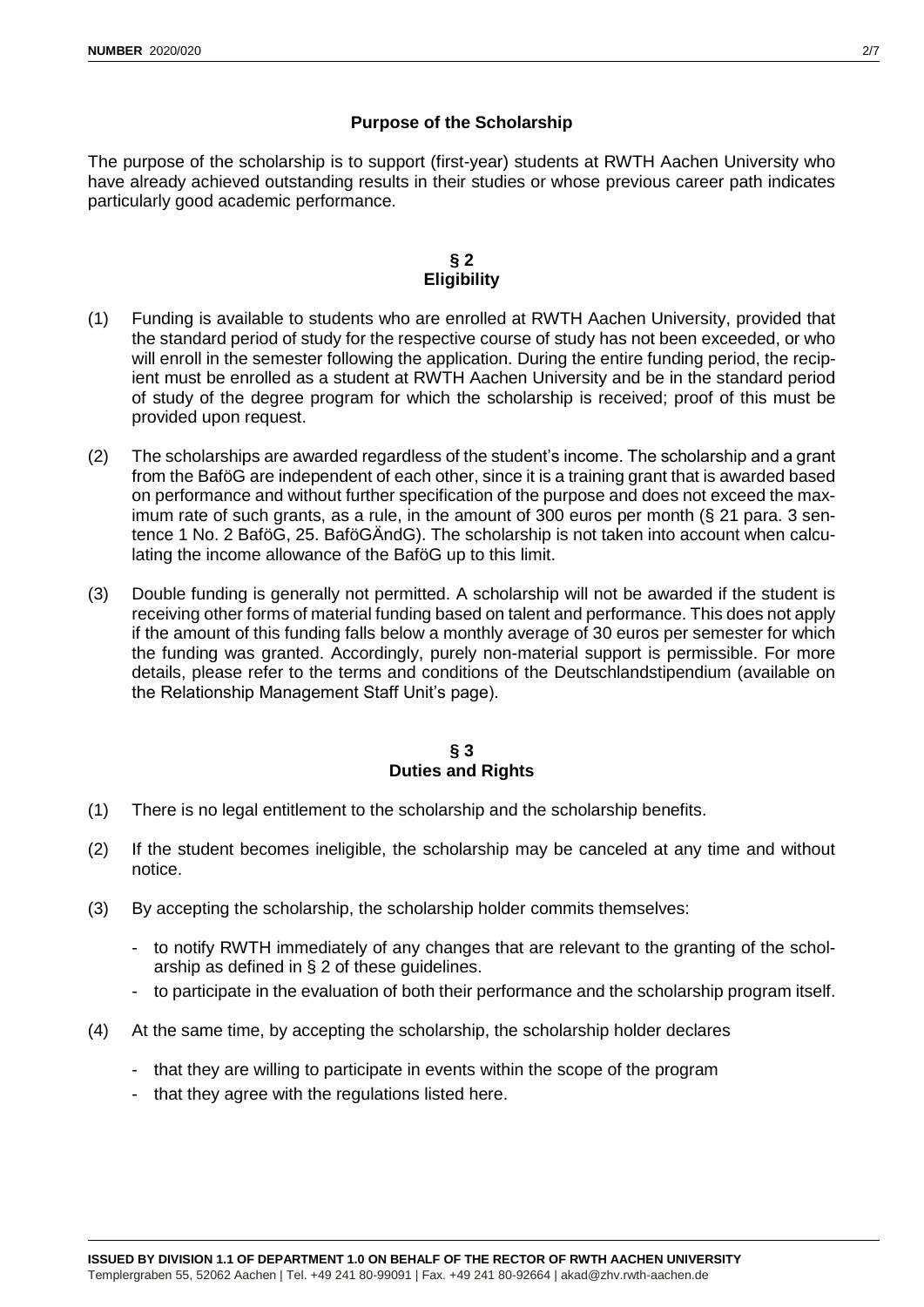- (1) The number of scholarships that are awarded depends on the funds raised each year.
- (2) The scholarship amount is usually 300 euros per month and is paid monthly.
- (3) The scholarships are to be approved for one year at a time. The funding period begins at the beginning of the respective winter semester and ends at the end of the following summer semester.
- (4) The maximum funding period is generally based on the standard period of study. If the study program is prolonged for serious reasons, such as a disability, pregnancy, the care and upbringing of a child or a subject-related stay abroad, the maximum funding period can be extended; the student will need to apply for such an extension.
- (5) During a leave of absence, the scholarship is generally not paid. In justified exceptional cases, semesters off to complete subject-related stays abroad or internships at home or abroad that serve the study objective can also be funded. The scholarship for the approved period will be paid in the same amount. This does not apply to other reasons for leave of absence in the sense of § 8 (1) of the enrollment regulations of RWTH Aachen University. The request for exceptional funding during a leave of absence must be submitted in writing to the Relationship Management Staff Unit well in advance of the start of the leave semester. In particular, they must explain which subjects or specialist knowledge are to be deepened or acquired during the study abroad and reasons must be given as to what extent the semester of leave is useful for the overall progress of study.
- (6) Subject-related stays abroad are understood to be studies at a foreign university for at least one university semester at the partner institution or a language school or a stay abroad as part of an exchange program, each lasting at least four months. At least 50% of this period must be in the semester of the leave of absence.
- (7) In the event of pregnancy, the scholarship will continue to be paid during the protection periods stipulated by the Maternity Protection Act. The interruption of studies during this period is not counted towards the duration of the funding.
- (8) The scholarship does not constitute an employment relationship and is not subject to social security contributions, as it does not constitute remuneration according to § 14 SGB IV. The scholarship is tax-free under the conditions of § 3 No. 44 ESTG.

#### **§ 5 Application Process**

A scholarship can only be granted upon application, which must be submitted in due form and time according to the respective announcement on the website of RWTH Aachen University [\(www.rwth](http://www.rwth-aachen.de/bildungsfonds)[aachen.de/bildungsfonds\)](http://www.rwth-aachen.de/bildungsfonds), enclosing the documents mentioned there.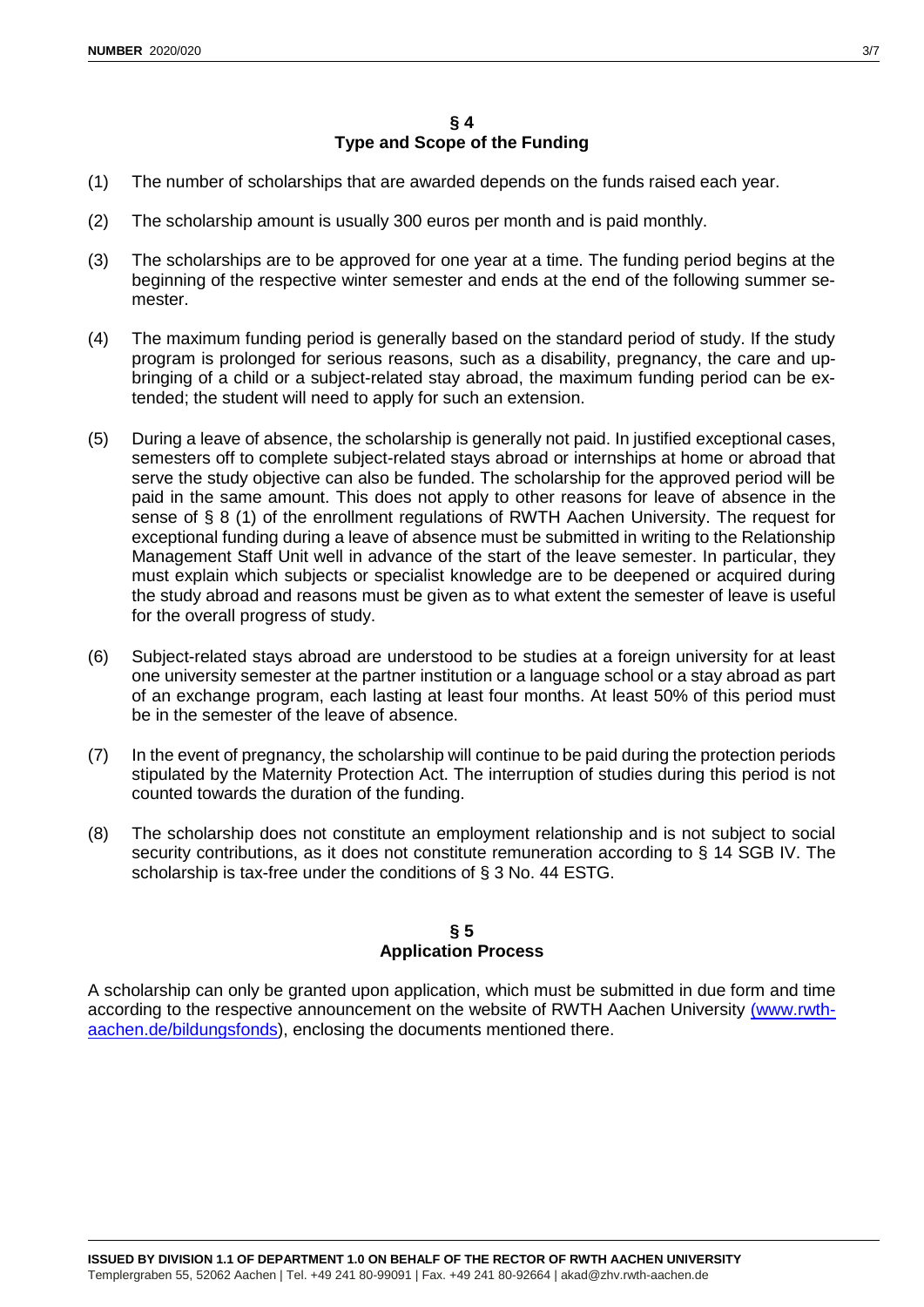### **§ 6 Application and Selection Procedure**

- (1) The application for a scholarship can be submitted each winter semester. The application takes place online. The application deadline is published on the RWTH website on March 1 each year.
- (2) Anyone can apply who
	- a) meets the admission requirements necessary for the course of study and
	- b) is about to start studying at RWTH Aachen University or is already enrolled there.
- (3) The online application must be accompanied by the documents listed below, assembled in one pdf file:
	- a) Abitur/High school diploma or school leaving certificate
	- b) Bachelor's degree certificate, if applicable (only for applicants in the Master's program)
	- c) if applicable, proof of academic achievements to date (for RWTH students, excerpt of the transcript of records from the RWTHonline system)
	- d) if applicable, internship and work references as well as proof of other knowledge and extracurricular commitment.
- (4) The scholarships to be awarded are distributed among the individual faculties in a transparent and fair procedure in accordance with the StipG.
- (5) The faculties are responsible for the selection of the scholarship recipients. If necessary, sponsors are involved in an advisory capacity in the selection of scholarship recipients. They do not have the right to vote.
	- (a) The following performance criteria are the primary criteria for awarding scholarships:
		- 1. for first-year students
			- a) the average grade of the university entrance qualification and the score achieved in the Abitur/High school diploma.
			- b) if applicable, the individual grade relevant to the chosen field of study
		- 2. for enrolled students, according to the grade point average of the course work completed to date, including the last completed winter semester.

Bachelor: Grade point average and ECTS points achieved

- Master: Bachelor's grade as well as grade point average and ECTS points achieved in the Master's program
- c) Diplom degree, teaching degree, and medicine: Grade of the prelimineary examination (Vordiplom), result of the intermediate examination (Zwischenprüfung), and average grade of academic performance in the main course of study (Hauptstudium).
- b) The faculties may use social considerations as secondary criteria. These include, for example, social commitment, a willingness to take on responsibility, or special social or personal circumstances resulting, for example, from the applicant's family or immigrant background.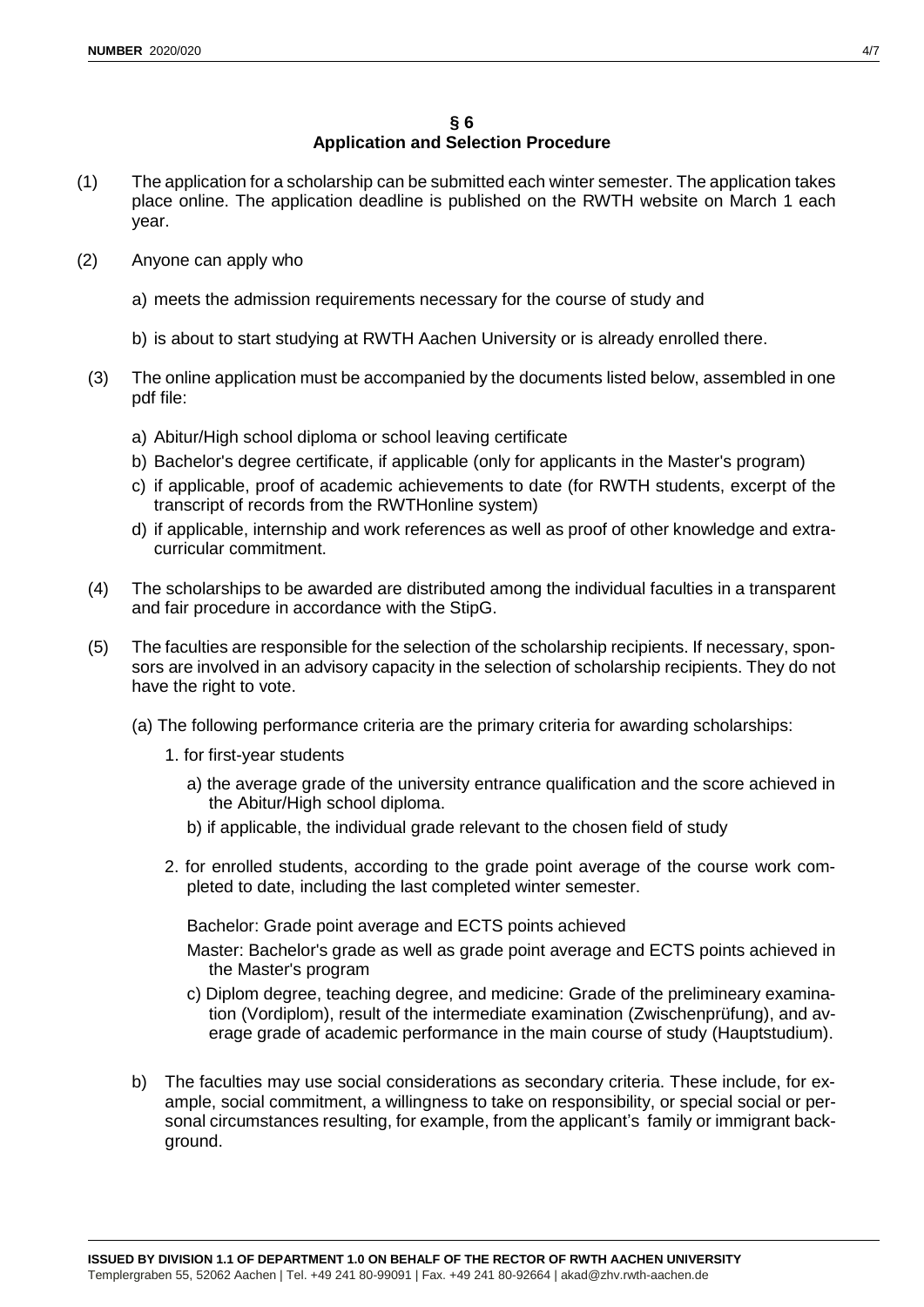- c) The faculties submit a proposal list of scholarship holders to be funded from the total number of applicants. The scholarships are distributed among the applicants according to the ranking list.
- d) The faculties shall indicate the procedural rules that they have adopted as their basis in writing to the Relationship Management staff unit.
- (6) If the scholarship recipients successfully complete their Bachelor's degree during the funding period, they may participate in a special application and selection process if they wish to receive funding during their Master's degree as well. The prerequisite for participation in this procedure is, on the one hand, that the applicant is already receiving funding on the basis of a Deutschlandstipendium at the time of completion of the Bachelor's degree. On the other hand, without participation in this special procedure, funding based on the previous course of study may not be possible until after the start of the Master's degree program if the application procedure according to § 6 para. 1 is participated in. In addition, the following shall apply in deviation from  $\S 6(1)$  and  $6(2)$ :
	- a) The application for a scholarship can be submitted each summer semester. The application takes place online. The application deadline is published on the RWTH website on September 1 each year.
	- b) Anyone can apply who
		- 1. meets the admission requirements necessary for the Master's program,
		- 2. is about to start the Master's program at RWTH Aachen University or is already enrolled there and
		- 3. begins the Master's program immediately following the semester in which the Bachelor's program is completed.

The further application and selection conditions are based on paragraphs 3 to 6.

#### **§ 7 Approval**

- (1) The Rectorate approves the scholarships based on the award decision of the faculties.
- (2) Scholarship award decisions are announced in writing to the selected students via an award letter. Acceptance of the scholarship must be reported in writing and in a timely manner to the Relationship Management staff unit. Scholarships are awarded for one year (two semesters) at a time.

#### **§ 8 Continuation of the Funding**

To continue the scholarship, the above application process must be completed again. The suitability and performance review for the previous funding period also takes place in this process. If performance remains relatively the same or improves, it is the University's policy to extend the grant for one year in the interest of long-term funding. The continuation of funding is for one year at a time.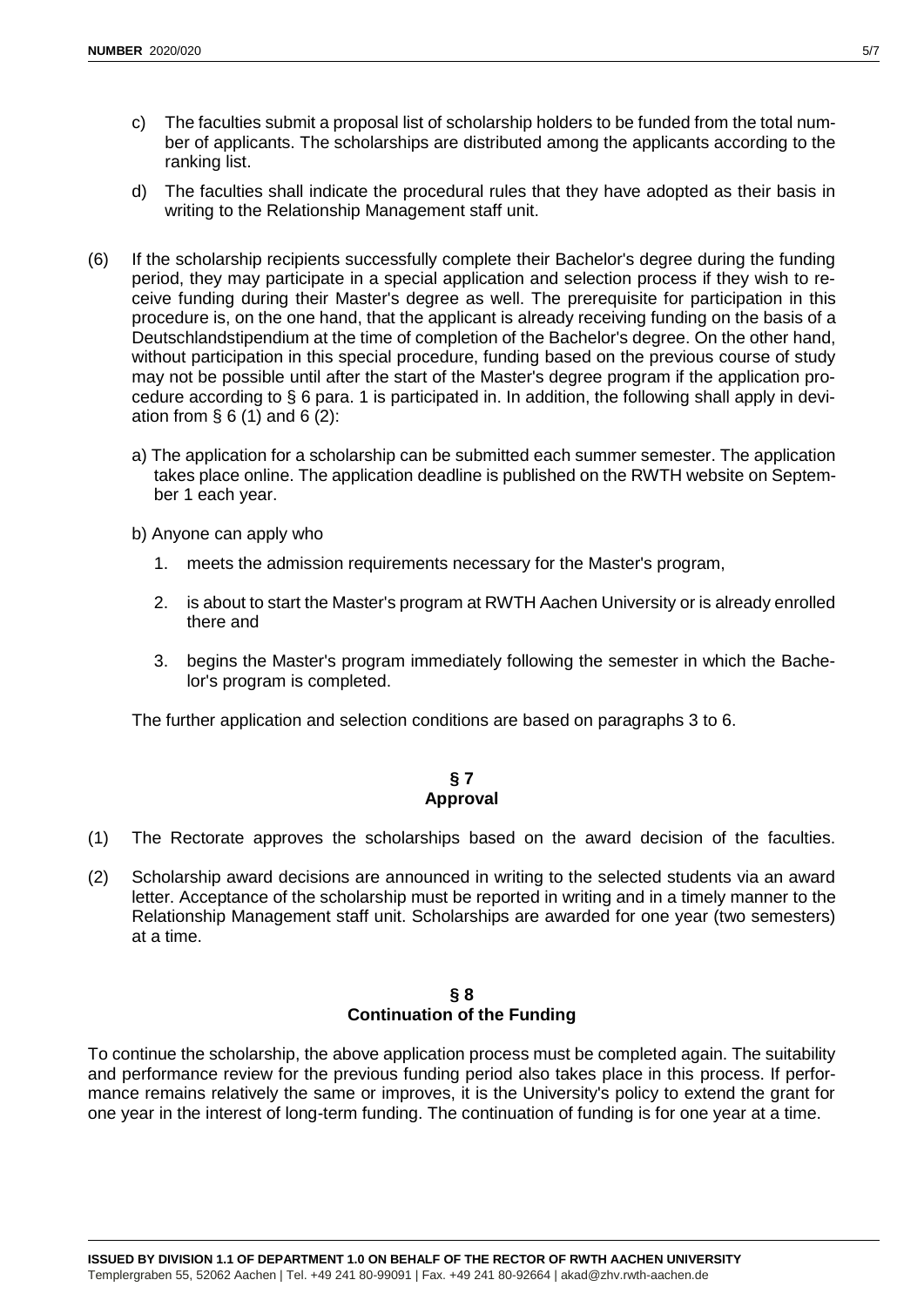#### **§ 9 Revocation of the Notice of Approval**

- (1) The granting of the scholarship will be revoked and the scholarship holder will be obliged to repay the scholarship already paid if the funding has been obtained through incorrect or incomplete information and if the scholarship holder has not complied with the obligations to cooperate, provide information and provide proof of performance in accordance with § 3 and § 8 or receives further funding contrary to § 2. It will also be revoked if RWTH Aachen University establishes during the examination that the aptitude and performance requirements in accordance with § 2 for the scholarship no longer exist. The claim for repayment exists regardless of whether the grant amount has already been used in whole or in part.
- (2) If the student intends to change course or university, they must inform the University of this immediately. They must also inform the University if the degree program cannot be successfully completed by the end of the standard period of study, or if the studies are discontinued or interrupted. If the scholarship recipient violates their obligation to report, the grant may be revoked.

#### **§ 10 Termination**

- (1) The scholarship ends prematurely at the end of the month in which the scholarship holder
	- a. has successfully completed their university education; this is the case when the overall result of the successfully completed degree program is announced to the scholarship holder, but no later than the end of the second month after the month in which the last examination was taken,
	- b. dropped out of the course of study,
	- c. changed their subject/specialty,
	- d. is de-registered.
- (2) If the scholarship holder changes universities during the award period, the scholarship will continue for one semester in accordance with the previous award. The semester duration at RWTH Aachen University is decisive here.
- (3) Scholarships that are terminated early will be re-awarded to the next recipient on the list based on faculty rankings until the end of the original funding period. There is no entitlement to funding for a full funding period in accordance with § 4 Para. 3 for the students who are next on the list.